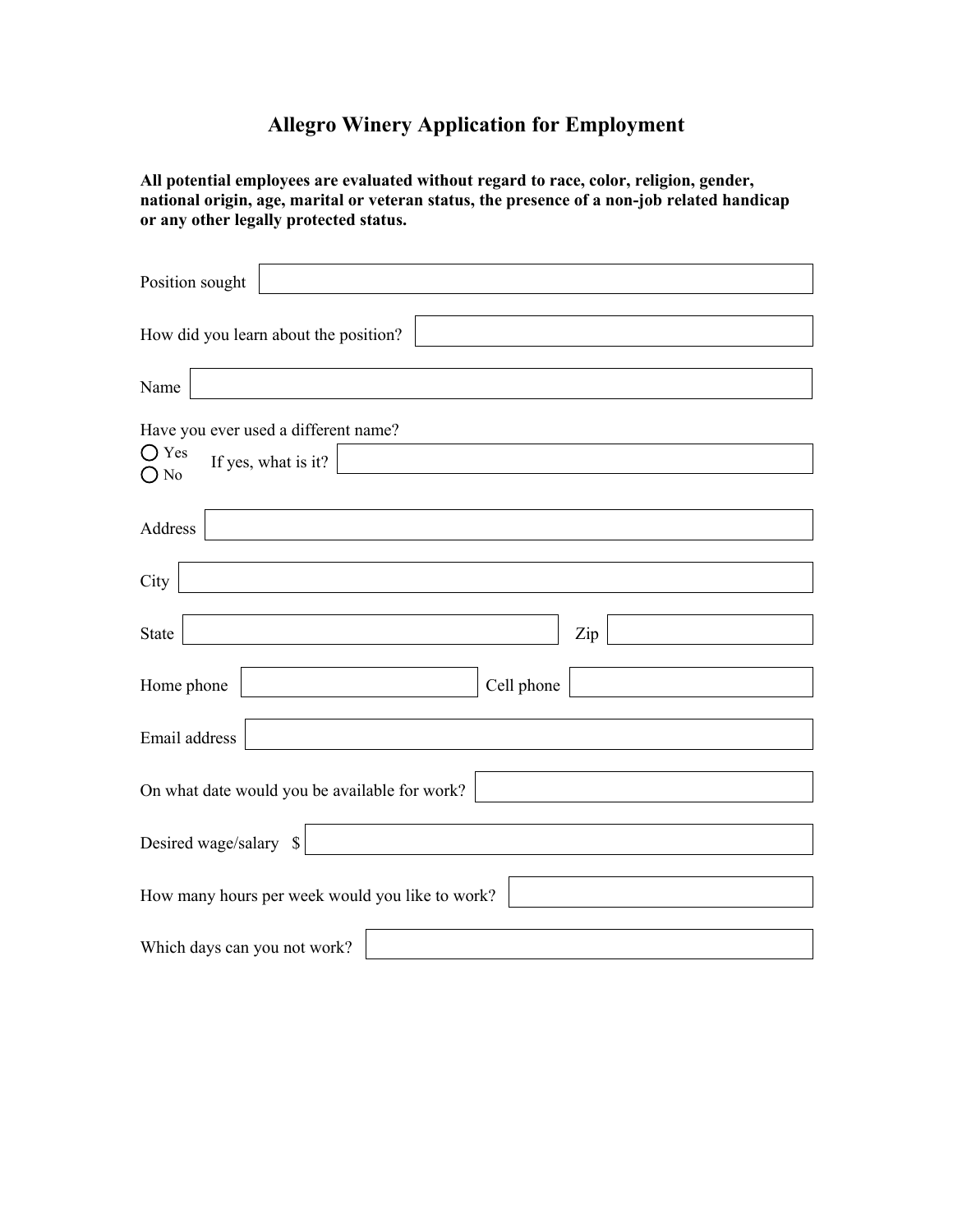Do you have a valid driver's license?

Note: *A clean driving record is required for jobs which require coverage on the company insurance policy.*

 If yes, what is your driver's license number? ○ Yes O No

Are you a U.S. citizen, or are you otherwise authorized to work in the U.S. without any restriction?

 $\bigcap$  Yes O No

Have you ever pleaded guilty, no contest, or been convicted of a crime, including misdemeanors, DUI, felonies, etc., or do you have any pending criminal charges?

Note: *A positive answer will not necessarily disqualify applicant from desired position.*

 If yes, please describe the circumstances below ◯ Yes  $\bigcirc$  No

Have you ever been involuntarily terminated or asked to resign from any position of employment?

 If yes, please describe the circumstances below. Yes O No

If selected for employment, are you willing to submit to a pre-employment drug screening test? O Yes

O No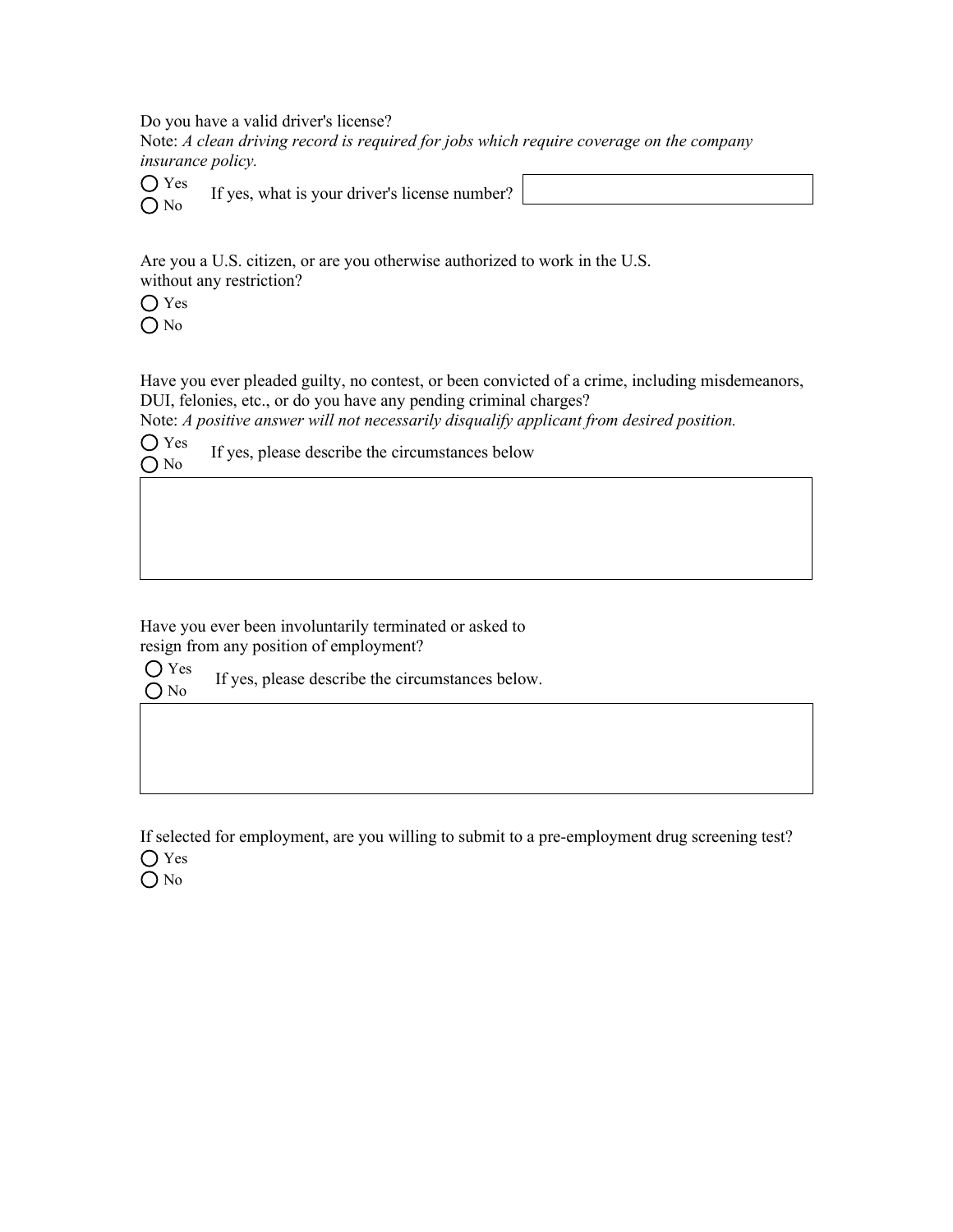Do you have any physical condition or handicap which may limit your ability to perform the job applied for, such as the ability to lift cases of wine?

| $\bigcirc$ Yes<br>$O$ No | If yes, what can be done to accommodate your limitations? |
|--------------------------|-----------------------------------------------------------|
|--------------------------|-----------------------------------------------------------|

Are you related to anyone in our employment?

| $\bigcup$ Yes | $\mathbf{r}$ $\alpha$<br>If yes, who are you related to? |  |  |
|---------------|----------------------------------------------------------|--|--|
|               |                                                          |  |  |

Have you ever applied to Allegro Winery or its affiliates before?

Yes

O No

Can you, after employment, submit verification of your legal right to work in the United States? Yes

O No

| What foreign languages do you speak? |                                       |            |  |  |
|--------------------------------------|---------------------------------------|------------|--|--|
|                                      |                                       |            |  |  |
|                                      | Who were you referred by?             |            |  |  |
|                                      |                                       |            |  |  |
|                                      | Are you employed now?                 |            |  |  |
| $\bigcirc$ Yes                       | If yes, who is your current employer? | (optional) |  |  |
| $O$ No                               |                                       |            |  |  |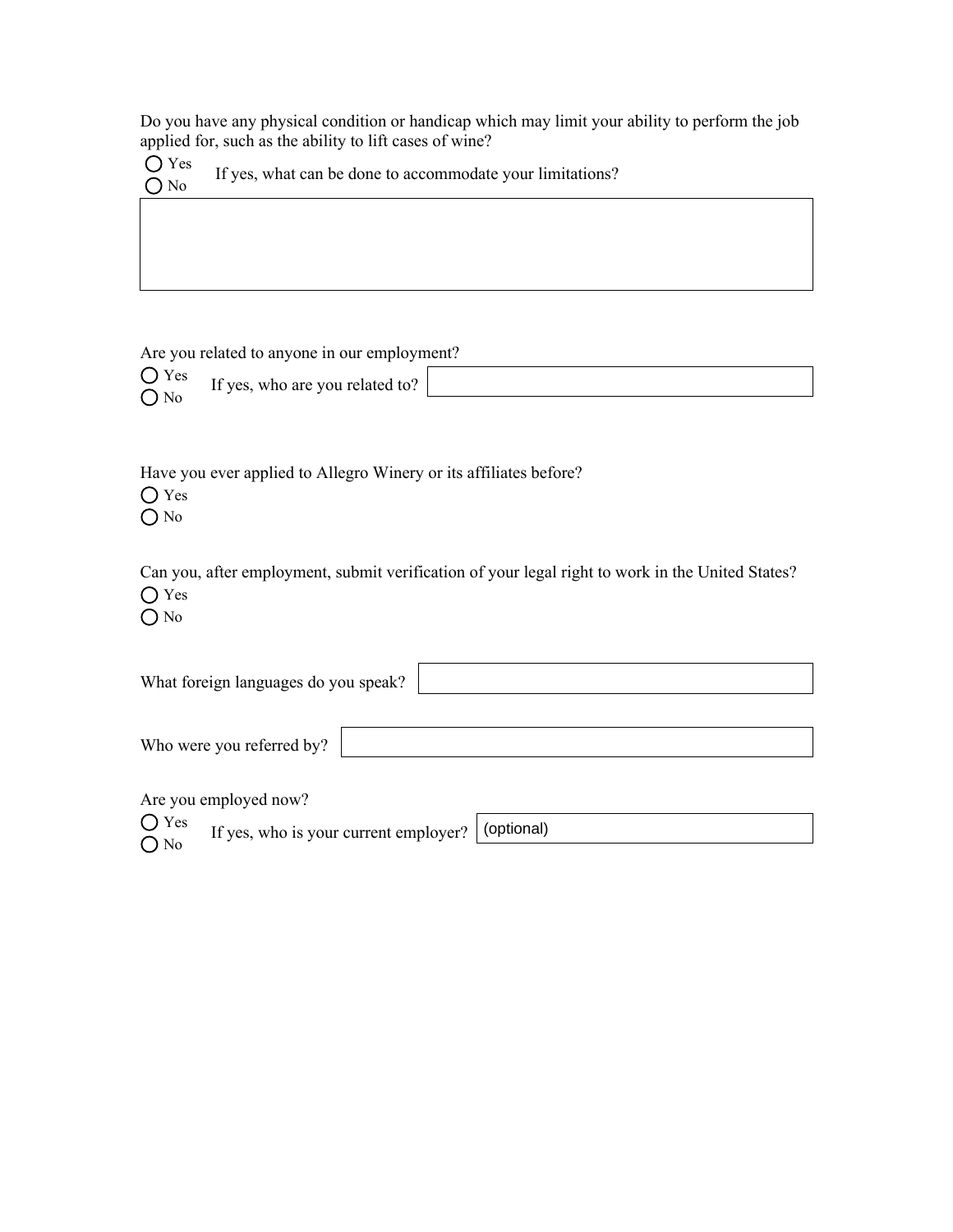## **EDUCATION**

| School name | Location |  | To From Degree | Major |
|-------------|----------|--|----------------|-------|
|             |          |  |                |       |
|             |          |  |                |       |
|             |          |  |                |       |
|             |          |  |                |       |

Other training, certifications, or licenses held

List other information pertinent to the employment you are seeking

In your words, why are you interested in employment at Allegro Winery

On a scale of 1 to 10, how creative are you?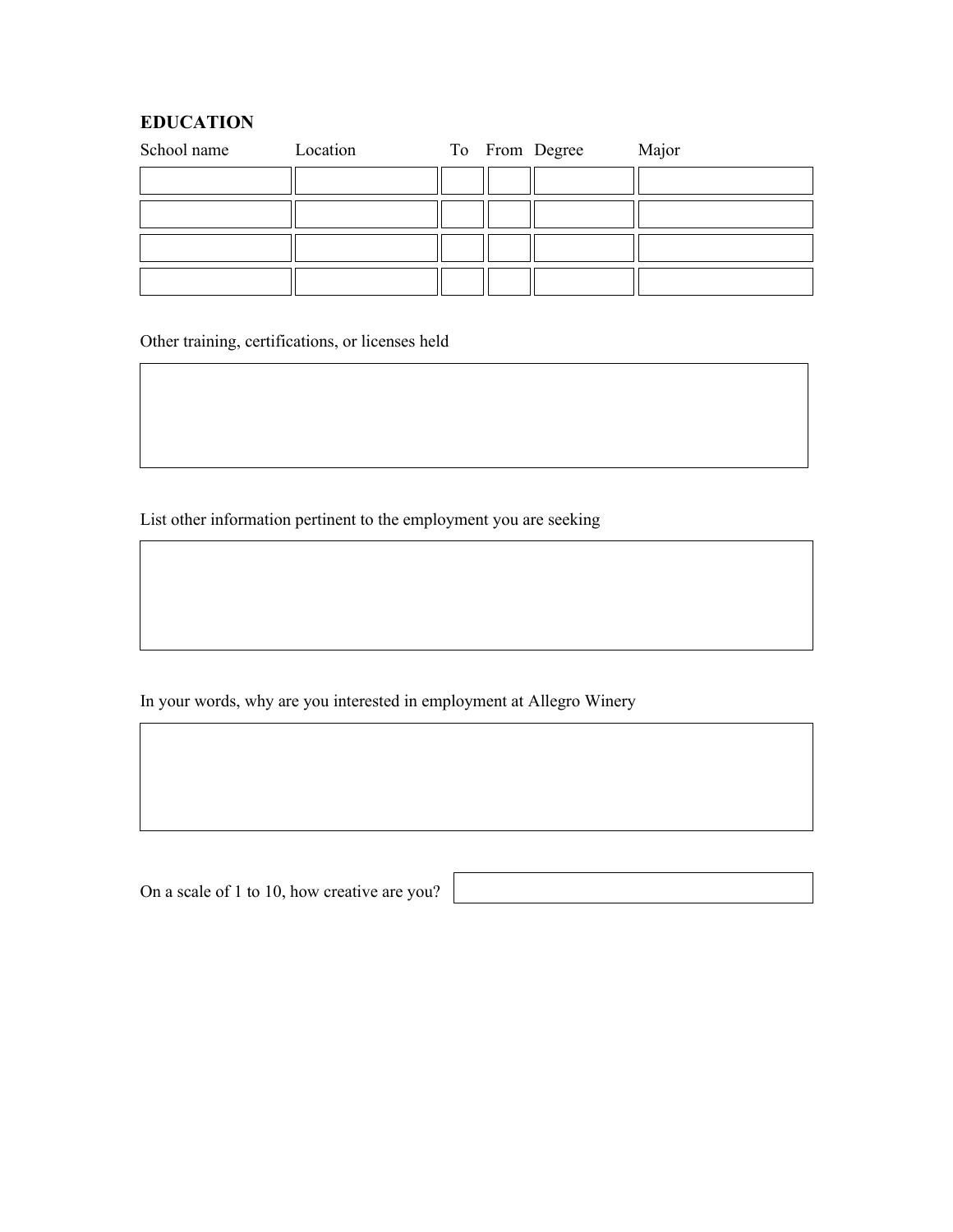## **EMPLOYMENT** *Most recent first*

| <b>Employer 1</b>                           |            |               | Dates employed |     |  |
|---------------------------------------------|------------|---------------|----------------|-----|--|
| Job title                                   |            |               |                |     |  |
| Prior position held within company (if any) |            |               |                |     |  |
|                                             |            |               |                |     |  |
| Street address                              |            |               |                |     |  |
| City                                        |            | <b>State</b>  |                | Zip |  |
| Phone                                       | Supervisor |               |                |     |  |
| Starting salary                             |            | Ending salary |                |     |  |
| Duties performed                            |            |               |                |     |  |
|                                             |            |               |                |     |  |
|                                             |            |               |                |     |  |
| Reason for leaving                          |            |               |                |     |  |
|                                             |            |               |                |     |  |
|                                             |            |               |                |     |  |
|                                             |            |               |                |     |  |
|                                             |            |               |                |     |  |
| <b>Employer 2</b>                           |            |               | Dates employed |     |  |
| Job Title                                   |            |               |                |     |  |
| Prior position held within company (if any) |            |               |                |     |  |
|                                             |            |               |                |     |  |
| Street address                              |            |               |                |     |  |
| City                                        |            | <b>State</b>  |                | Zip |  |
| Phone                                       | Supervisor |               |                |     |  |
| Starting salary<br>Ending salary            |            |               |                |     |  |
| Duties performed                            |            |               |                |     |  |
|                                             |            |               |                |     |  |
|                                             |            |               |                |     |  |
| Reason for leaving                          |            |               |                |     |  |
|                                             |            |               |                |     |  |
|                                             |            |               |                |     |  |
|                                             |            |               |                |     |  |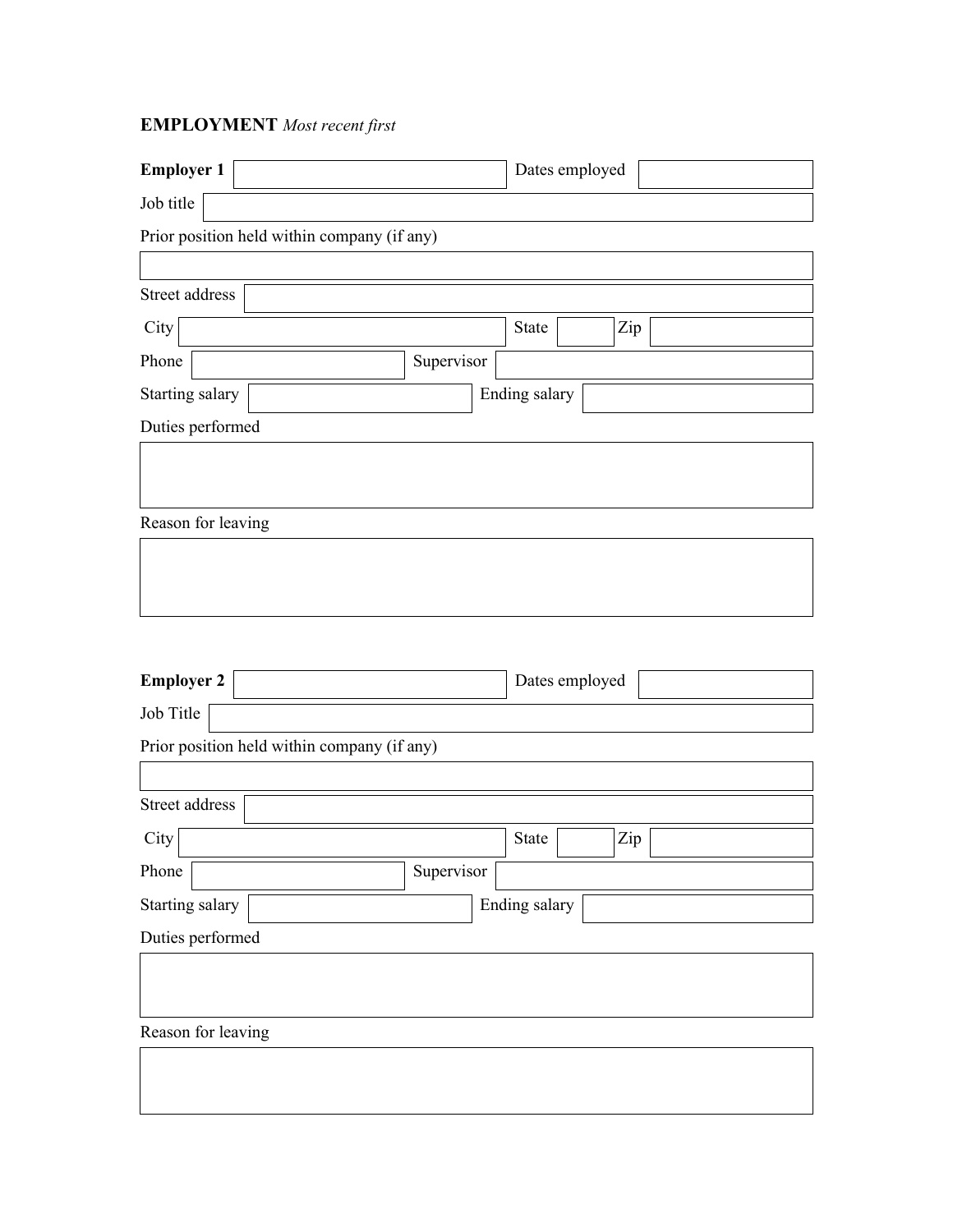| <b>Employer 3</b>                           |            | Dates employed |     |
|---------------------------------------------|------------|----------------|-----|
| Job Title                                   |            |                |     |
| Prior position held within company (if any) |            |                |     |
|                                             |            |                |     |
| Street address                              |            |                |     |
| City                                        |            | <b>State</b>   | Zip |
| Phone                                       | Supervisor |                |     |
| Starting salary                             |            | Ending salary  |     |
| Duties performed                            |            |                |     |
|                                             |            |                |     |
|                                             |            |                |     |
| Reason for leaving                          |            |                |     |
|                                             |            |                |     |
|                                             |            |                |     |
|                                             |            |                |     |

 $\mathbf{I}$